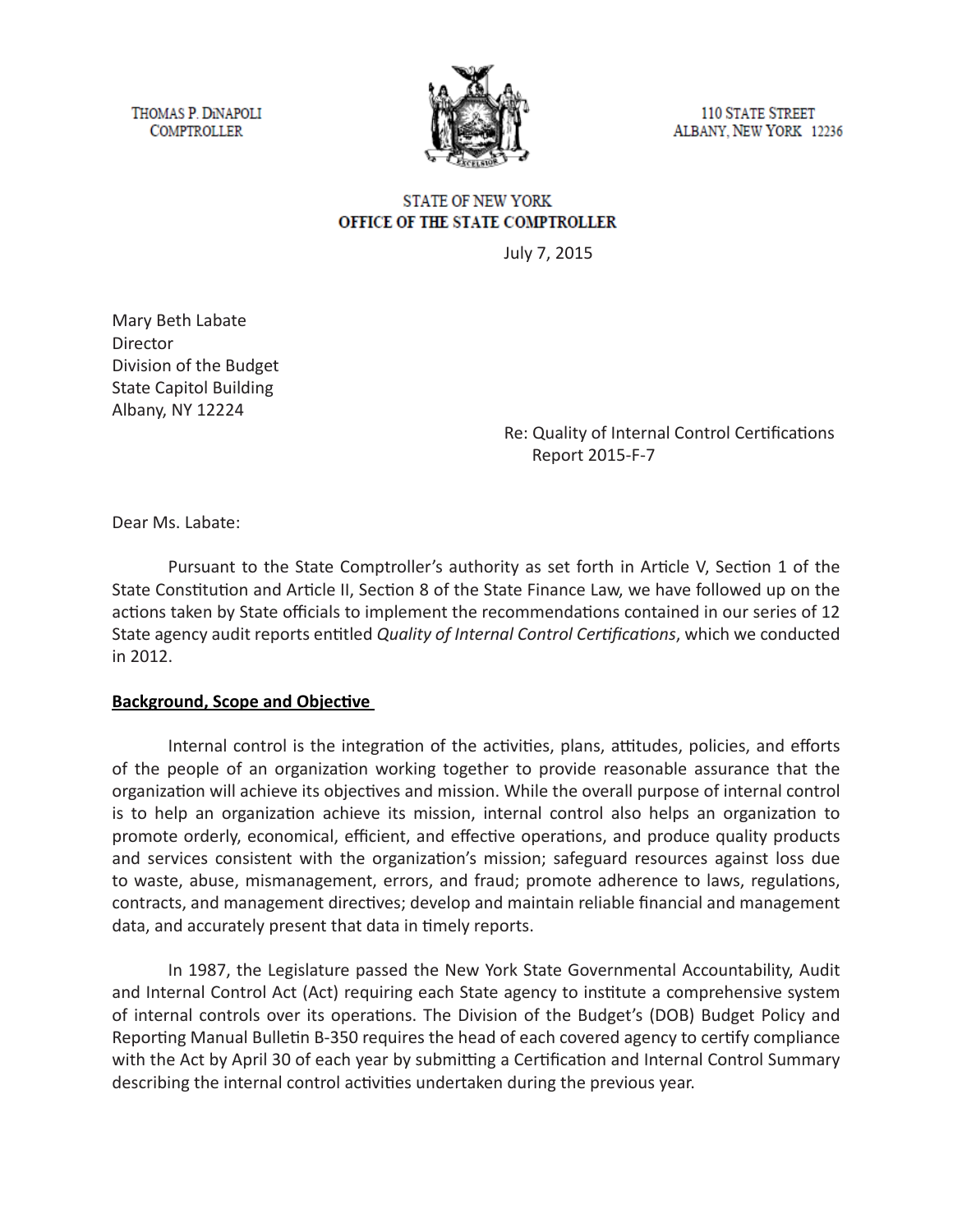As the State's chief fiscal officer, the Comptroller also has several responsibilities under the Act, including providing technical assistance to agencies and conducting audits of internal controls, and issuing the Standards for Internal Control in New York State Government (Standards). The Standards have been developed in part from those advocated by leading authorities in the field of internal control, such as the Committee of Sponsoring Organizations of the Treadway Commission (COSO), the US Government Accountability Office (GAO), and other professional organizations.

In 2012, we conducted a series of audits at 12 State agencies that focused specifically on the 2011-2012 Internal Control Certifications submitted to DOB. We examined whether these agencies submitted their certifications on time, answered all the questions with the appropriate level of detail, and maintained documentation that supported the answers given. The 12 audits were performed at the following State agencies:

- the Department of Agriculture and Markets (DAM), (2012-S-47)
- the Department of Economic Development (DED), (2012-S-48)
- the State Education Department (SED), (2012-S-45)
- the Division of Housing and Community Renewal (DHCR), (2012-S-31)
- the Office of the Medicaid Inspector General (OMIG), (2012-S-46)
- the Office of Mental Health (OMH), (2012-S-43)
- the Office of Parks, Recreation and Historic Preservation (OPRHP), (2012-S-49)
- the Office for People with Developmental Disabilities (OPWDD), (2012-S-44)
- the Office for the Prevention of Domestic Violence (OPDV), (2012-S-41)
- the Division of State Police (DSP), (2012-S-128)
- the Department of State (DOS), (2012-S- 50) and
- the Office of the Welfare Inspector General (OWIG), (2012-S-42)

At 10 of the 12 agencies we examined, we concluded that some level of improvement was needed in at least one qualitative aspect of their Internal Control Certification. Several agencies had not submitted their certification timely, while others did not provide the appropriate level of detail to adequately answer the questions posed to them to describe the systems they had in place. Two agencies were also unable to provide evidence to support certain critical statements that had been made in their certifications. We also found instances where agency internal audit units had not had an external peer review required by professional audit standards; where duties associated with the internal control and internal audit functions were not properly separated; and a lack of agency wide internal control training. The objective of our follow up was to determine the degree of implementation by each agency of the seven common recommendations included in our series of 12 reports.

## **Summary Conclusions and Status of Audit Recommendations**

In submitting their 2013-14 Internal Control Certifications, we found agency officials made significant progress in addressing the problems identified in our initial audit reports. Of 12 agencies originally audited, two (OMIG and OWIG) had no recommendations, seven had implemented all of our recommendations, and only three (DHCR, OPRHP, and DSP) still had work left to do. In total, of the 23 recommendations included in our original audit reports, 19 were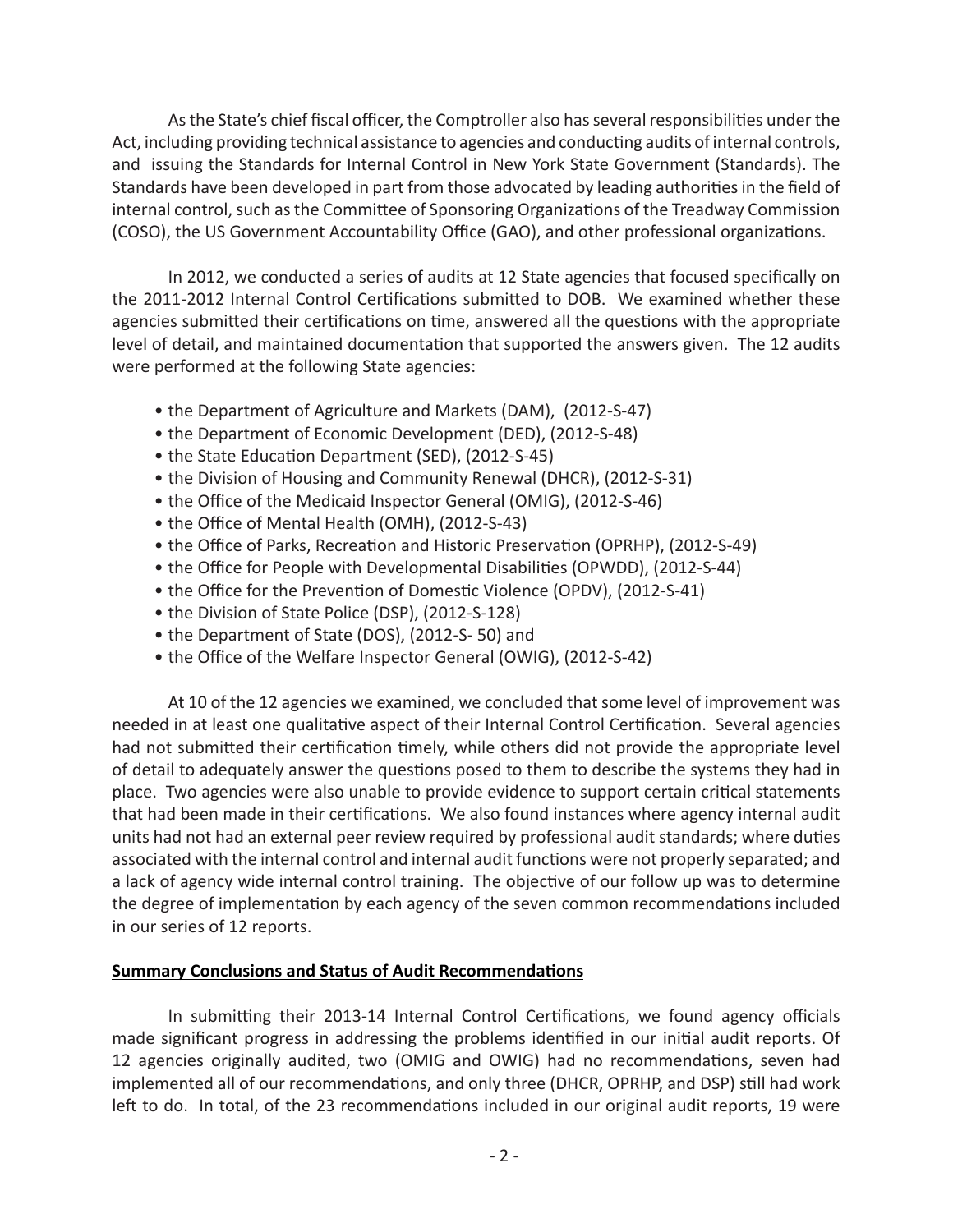implemented, 3 were partially implemented, and one was not implemented, as summarized in the following table.

| <b>State</b>  | <b>Total Number of</b> | Implemented    | <b>Partially</b> | <b>Not</b>  |
|---------------|------------------------|----------------|------------------|-------------|
| <b>Agency</b> | <b>Recommendations</b> |                | Implemented      | Implemented |
| <b>DAM</b>    | 3                      | 3              |                  |             |
| DED           | $\overline{2}$         | 2              |                  |             |
| <b>SED</b>    | 1                      | 1              |                  |             |
| <b>DHCR</b>   | 4                      | 3              | 1                |             |
| <b>OMIG</b>   | 0                      |                |                  |             |
| <b>OMH</b>    | $\overline{2}$         | $\overline{2}$ |                  |             |
| <b>OPRHP</b>  | 5                      | 3              | 1                | 1           |
| OPWDD         | 1                      | $\mathbf{1}$   |                  |             |
| <b>OPDV</b>   | 1                      | $\mathbf{1}$   |                  |             |
| <b>DSP</b>    | 3                      | $\overline{2}$ | 1                |             |
| <b>DOS</b>    | 1                      | 1              |                  |             |
| <b>OWIG</b>   | 0                      |                |                  |             |
| <b>Total</b>  | 23                     | 19             | 3                |             |

#### **Follow-Up Observations**

## **Recommendation 1**

*Re-examine agency priorities to accommodate timely submission of the Internal Control Certification.*

Agency Action - Four of the 12 agencies we examined (DAM, OPWDD, OPRHP, and SED) did not meet the April 30 deadline to submit their 2011-12 certifications. We reviewed the 2013-14 certification submissions and found that these four agencies implemented this recommendation and submitted their Internal Control Certifications on time.

#### **Recommendation 2**

*Provide appropriately detailed responses to questions as requested in the annual Internal Control Certification.*

- Agency Action Seven of the 12 agencies did not provide the required level of detail for all questions in their 2011-12 certifications, as follows:
	- DAM's certification did not describe actions it will take to address its partial compliance assessment of its internal audit function.
	- DED's certification did not adequately describe its process for testing internal controls, monitoring corrective actions plans, or the result of its review of high-risk functions.
	- DHCR's certification did not fully explain how the Standards had been integrated into its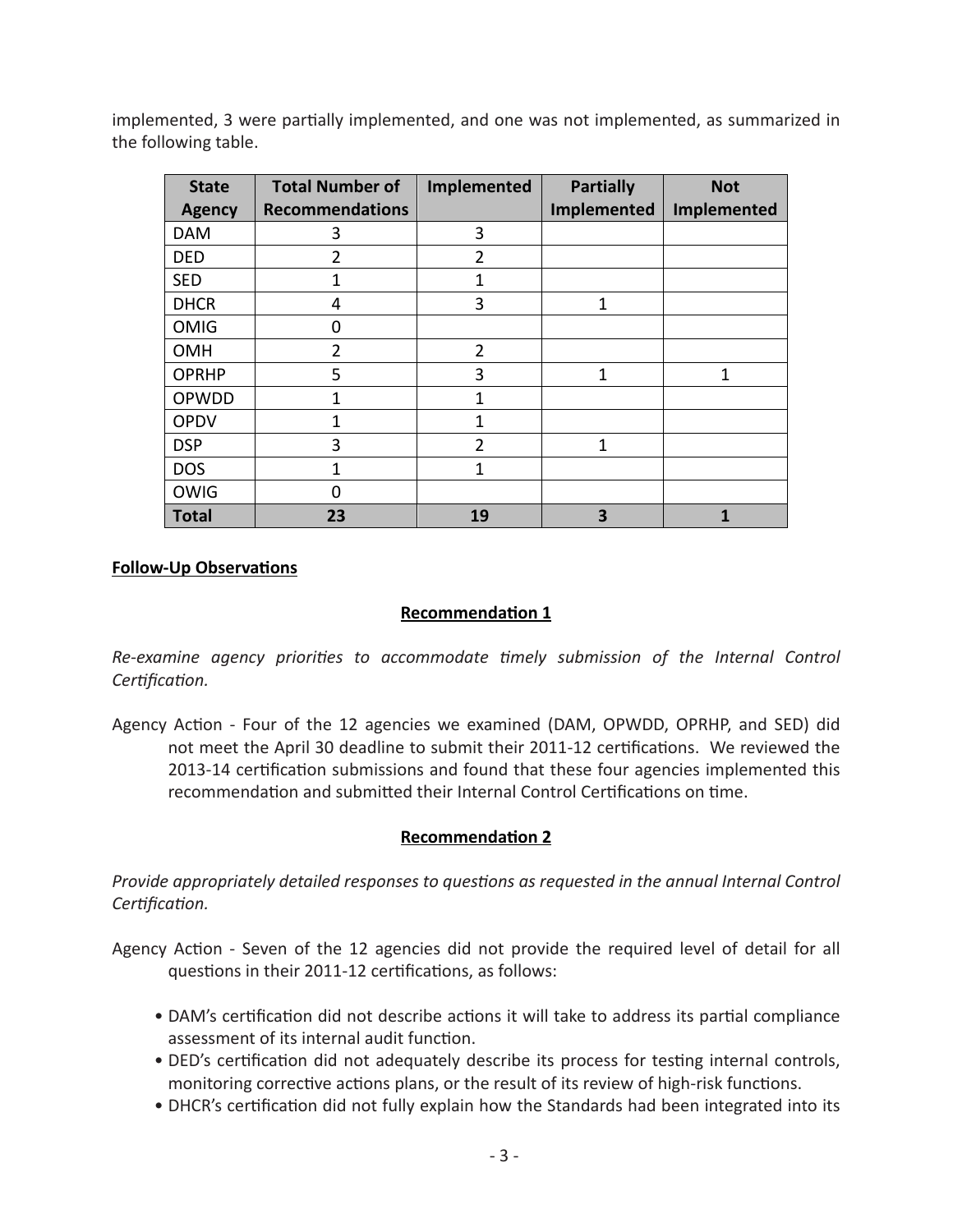internal control program and how specific risks and corrective action plans were being monitored.

- DSP's certification did not provide the required list of deficiencies during its review of high-risk areas. It also did not identify unresolved recommendations from internal audits or provide a full explanation of why they were not implemented.
- OMH's certification did not describe the results of the reviews conducted on high-risk activities.
- OPDV's certification did not explain how it monitors corrective actions taken to address control deficiencies.
- OPRHP's certification did not list all of the high-risk areas reviewed or the results of those reviews.

We reviewed the level of detail in the responses to questions in the 2013-14 Internal Control Certification for these seven agencies and determined that all seven agencies implemented this recommendation and now provide the appropriate level of detail.

# **Recommendation 3**

*Ensure all statements contained in the Internal Control Certification are supported by sufficient and appropriate documentation.*

Agency Action - Two of the 12 agencies could not provide appropriate documentation to support statements contained in the 2011-12 Internal Control Certification, as follows:

- OPRHP failed to provide evidence of communication of the Internal Control Officer designee to all staff. OPRHP also could not provide evidence that appropriate internal control training was provided to all employees.
- DSP did not maintain documentation of participation in training courses related to internal controls and could not provide evidence demonstrating the Superintendent's consistent communication to staff in support of internal controls.

We followed up with these two agencies and determined that both have implemented this recommendation. There is now support for the statements made in their Internal Control Certifications.

## **Recommendation 4**

*Establish an ongoing Internal Control Training Program that encompasses all staff.*

Agency Action - Three of the 12 agencies (DAM, DHCR, and DOS) did not have an Internal Control training program that covered all staff contained in their 2011-12 Internal Control Certification. All three agencies have implemented this recommendation and each now uses the Statewide Learning Management System to provide internal control training to all staff levels.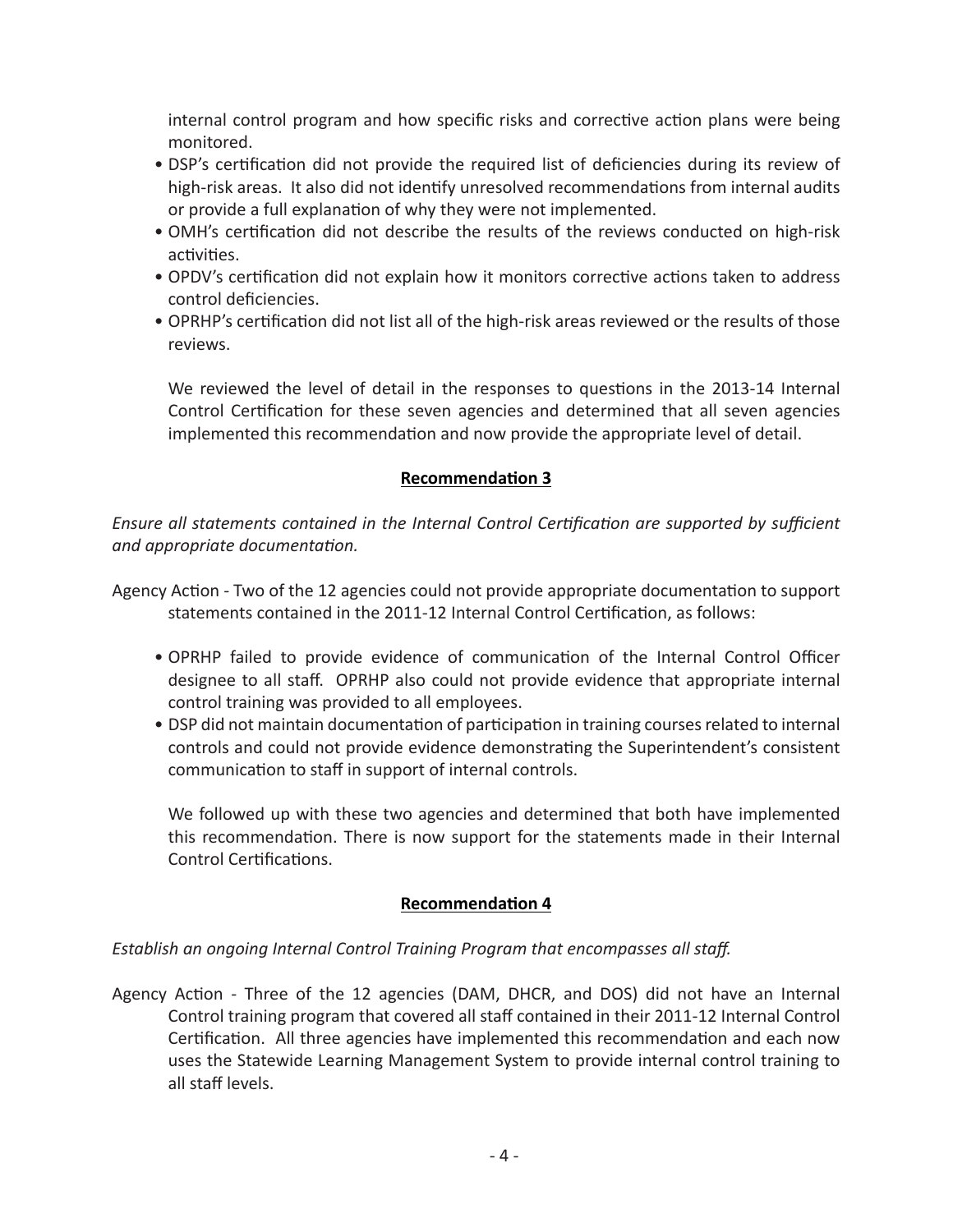## **Recommendation 5**

*Ensure that compliance testing and monitoring systems are in place. When necessary, ensure corrective action is taken and monitored.*

- Agency action In their 2011-12 Internal Control Certifications, two of the 12 agencies did not have compliance testing and monitoring systems in place and were not monitoring corrective actions to ensure completion.
	- We determined that DHCR implemented this recommendation. We reviewed documentation that showed testing of controls and corrective action plans where weaknesses were found in the existing control. We also observed the Internal Control Officer's (ICO) calendar entries that showed him meeting with different units and monitoring corrective action plans.
	- We determined that OPRHP partially implemented this recommendation. We reviewed documentation supplied as a part of the 2012-13 and 2013-14 Internal Control Certifications. We found that although OPRHP identified significant risks, corrective action plans, and target completion dates, there was no evidence of ongoing monitoring of corrective action plans. We did find one instance where OPRHP followed up on the status of corrective action plans in November 2013. However, OPRHP could not provide evidence that continued monitoring has taken place after November 2013. OPRHP should implement a system that provides ongoing monitoring of corrective action plans and ensures that necessary controls are added to mitigate significant risks.

## **Recommendation 6**

*Ensure that the internal audit function undergoes required external quality assessments.*

- Agency Action In their 2011-12 Internal Control Certifications, three of the 12 agencies did not undergo the required external quality assessments.
	- We determined that DED implemented this recommendation. An external quality assessment was performed in June 2014.
	- We determined that OPRHP did not implement this recommendation and has not yet had an external quality assessment. In January 2011, OPRHP's Audit Charter was rescinded, thereby eliminating the authority of the Internal Audit Bureau. In September 2013, OPRHP hired a new Internal Audit Director and signed a new Audit Charter. OPRHP officials stated that an external quality assessment has not been completed because the new Audit Charter has not been in place long enough. However, they do plan on having an assessment done in 2017.
	- We determined that DSP partially implemented this recommendation. The DSP undergoes a periodic accreditation review by an outside police agency. While this review does include some review of the Internal Audit function, it is unclear that it meets the requirements for an external quality assessment.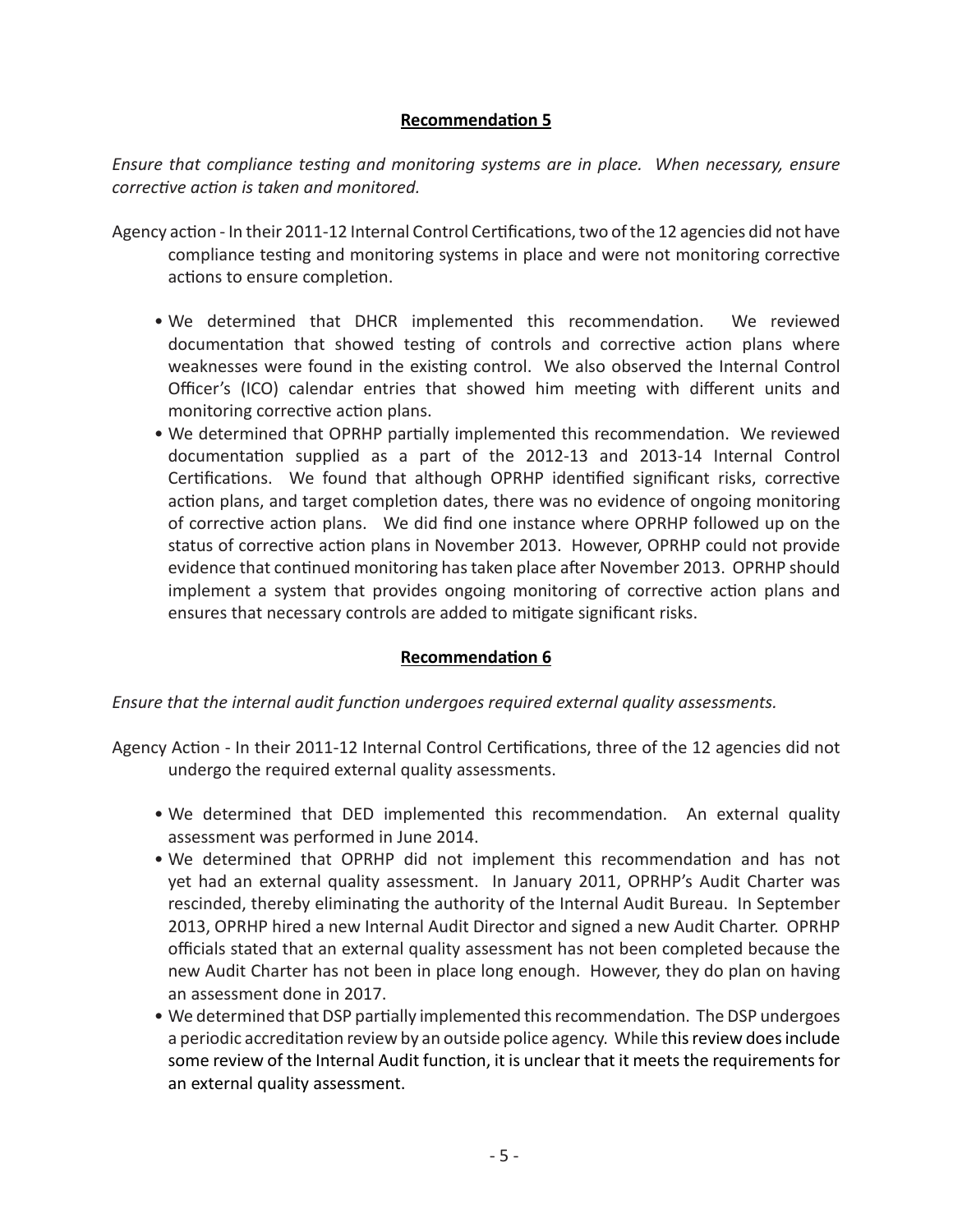### **Recommendation 7**

*Separate the duties associated with the internal control and internal audit functions.*

- Agency Action In their 2011-12 Internal Control Certifications, two of the 12 agencies did not adequately separate the duties associated with the internal control and internal audit functions.
	- We determined that OMH implemented this recommendation by designating the Executive Deputy Commissioner as the Internal Control Officer (ICO). Additionally, because OMH provides inpatient and outpatient mental health services at 24 facilities and research centers throughout New York State, the agency has designated an ICO at each location to help coordinate the internal control activities.
	- We determined that DHCR partially implemented this recommendation. DHCR made an improvement in separating the duties associated with the internal control and internal audit functions because the Director of Internal Audit is no longer the ICO. However, the ICO is still a member of the Office of Internal Audit. Due to the large workload, the ICO has to perform audit functions on some occasions. DHCR officials state that due care is taken to assure that the ICO does not get involved with the design, installation, and creation of procedures or operation of management systems or processes.

Major contributors to this report were Walter Irving, Amanda Strait, Kathleen Garceau, Jason Dessureault, Anne Marie Miller, and Mark Womeldorph.